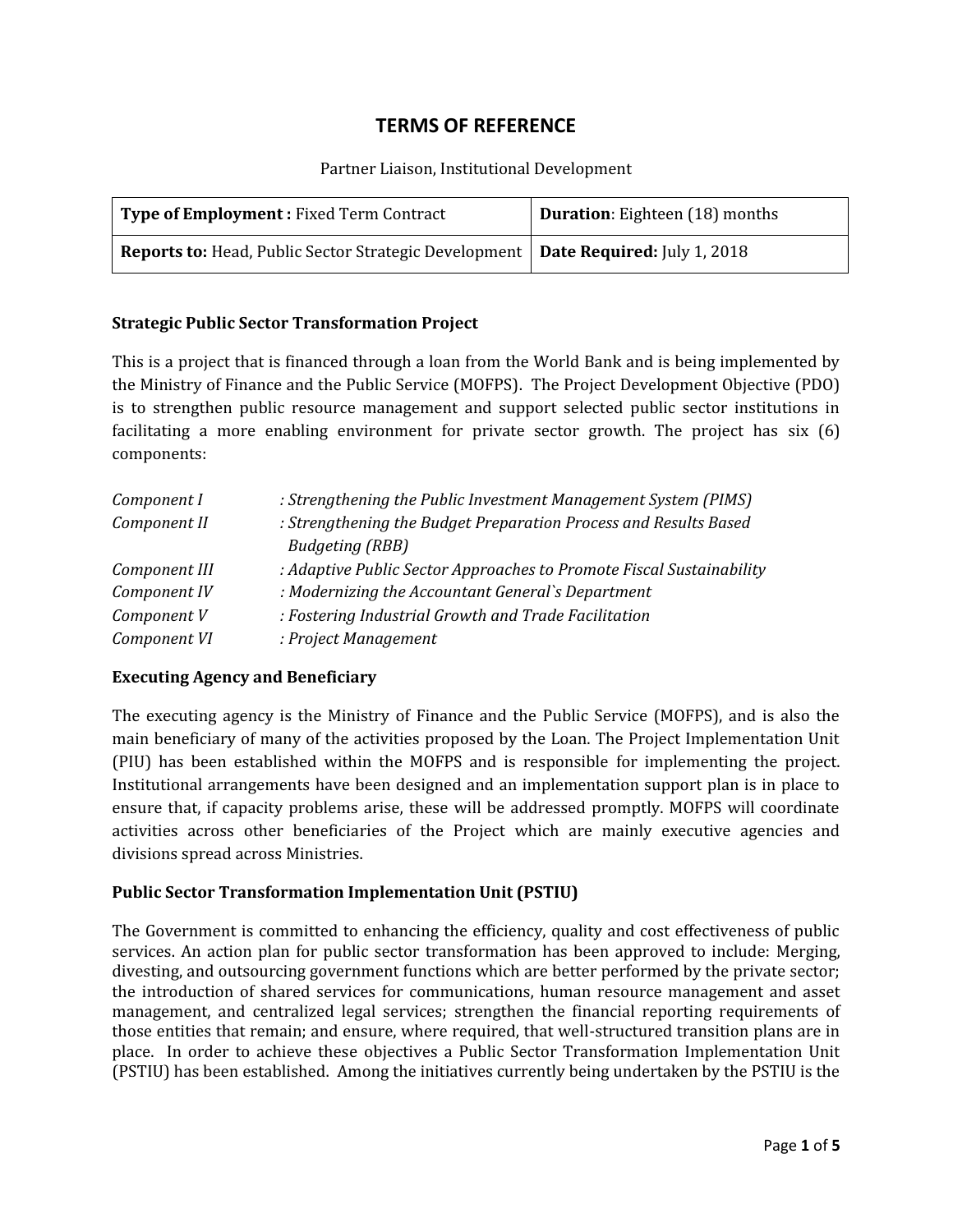merger, divesting, closure and subsuming of entities into Central Government.

## **Public Sector Rationalization and Institutional Support Work stream**

This work stream deals with work activities in furtherance of mergers, divestments, closures and reorganization of public bodies. It also has responsibility for the implementation of institutional support and efficiency systems in designated entities.

**It will oversee the implementation of the development initiatives outlined in the approved action plan for public sector transformation, to achieve and sustain improved efficiency, quality and cost effectiveness of public services.** Such action will include but not be limited to:

- **1)** Completing strategic reviews of key ministries and departments;
- **2)** Executing institutional development initiatives at selected ministries as necessary;
- **3)** Implementing shared corporate services, commencing with communications, human resource and asset management;
- **4)** Ensuring, where required, that well-structured transition plans are in place, including planned management;
- **5)** Undertaking compensation research and wage bill monitoring;
- **6)** Developing and maintaining the results-based management framework (RBMF) for improved efficiencies and effectiveness for government entities; and,
- **7)** Undertaking public sector transformation initiatives, including the rationalization of public bodies.

#### **Summary/Objective**

Provide on-going support on legislative and strategic development actions through the maintenance of effective relationships and partnerships across government Ministries, Departments and Agencies (MDA) towards cooperation in the delivery of institutional development programmes for the select MDA approved in the Transformation Action Plan. Working closely with other Work Stream Heads, Boards and MDA Executive Management Teams, the incumbent will engage in internal and external consultations, project coordination liaisons, partner sensitisations, and, PSTIU representation in networks and at various forums to facilitate capacity building and knowledge transfer activities/initiatives within the established timeframe.

#### **Scope of Work**

- 1. Establish and maintain strong working relationships with officials involved in the legislative process to propel institutional development initiatives.
- 2. Coordinate interagency collaboration on institutional development programmes and objectives, and, evaluate and assess these efforts towards their success.
- 3. Communicate with government partners to deepen on-going partnerships towards facilitating legislative and other support actions as required.
- 4. Engage in stakeholder and partner meetings as necessary to gain information and/or discuss needs and problems associated with the specified implementation.
- 5. Contribute to the development and implementation of coherent work plans, project and programme documentation, proposal preparation and results achievement for each implementation assignment with select MDAs.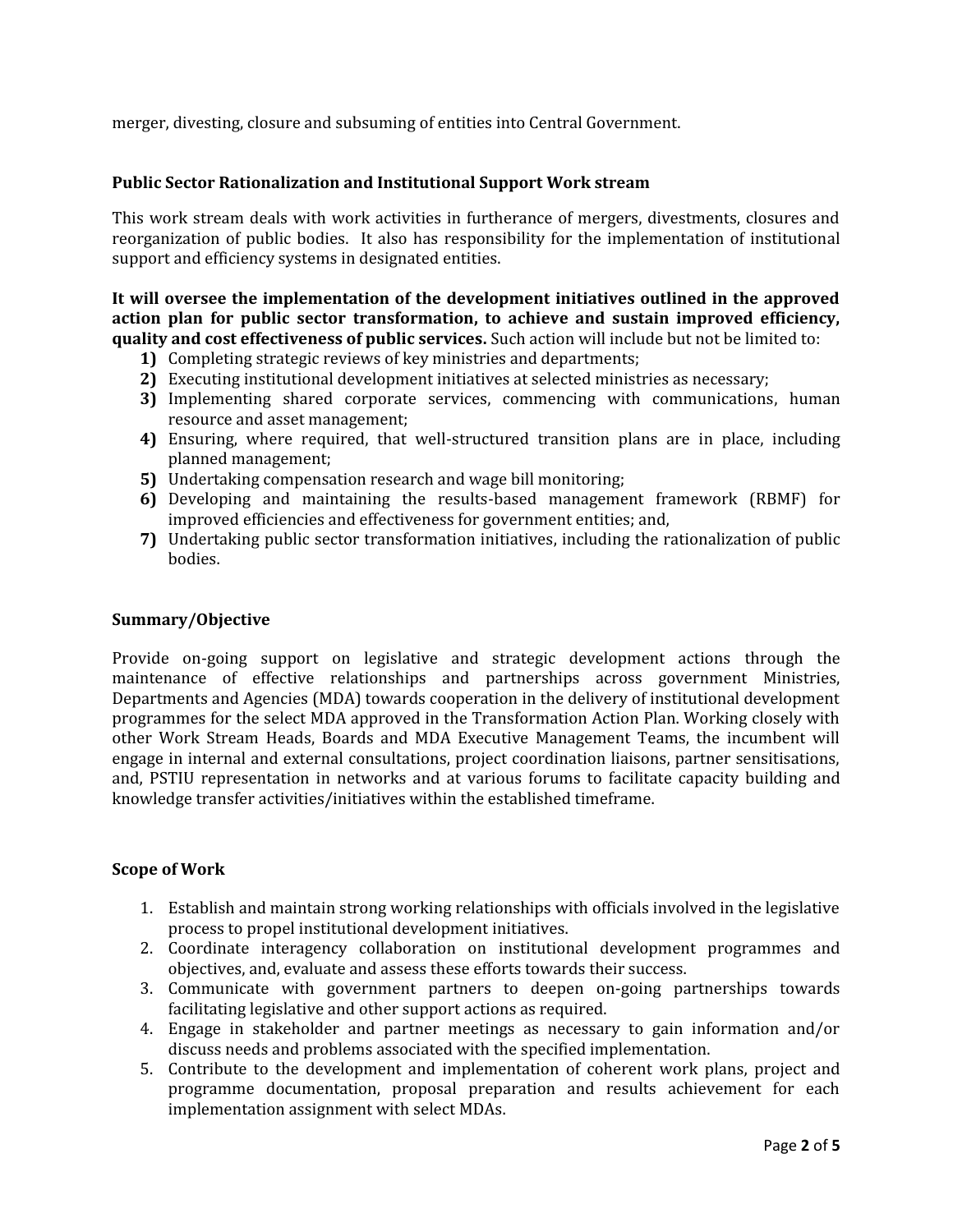- 6. Research and review documents to support the development of recommendations as required.
- 7. Collaborate on the design and implementation of tools, guidelines and blueprints for institutional development assignments.
- 8. Work within established framework/structures, processes and procedures to enable review of legislation to facilitate changes in mandates.
- 9. Monitor and evaluate progress of implementation assignments, and advice the Lead, Public Sector Strategic Development and/or Executive Director on issues to effect timely corrective actions accordingly.
- 10. Provide quality assurance and support on the delivery of the work plan and its outputs through consultants, contractors and partners.
- 11. Contribute to the facilitation of knowledge building and management by the PSTIU through identifying and amalgamating best practices and lessons learned directly linked to reform goals and activities.
- 12. Interpret and represent key public sector policies and communicate with the executive teams in organisations.
- 13. Work closely with the Heads of Ministries/Departments/Agencies/Public Bodies to ensure coordination and liaison for strategic reform and development initiatives.
- 14. Identify, monitor progress, update risk logs and escalate business risks where appropriate.

#### **Key Deliverables and Responsibilities**

- 1. Detailed Annual Workplan
- **2.** Consolidated Monthly Progress Reports
- **3.** Legislative action schedule as required
- **4.** Stakeholder and partner consultation
- **5.** Research and technical documentation

#### **Skills and Competencies**

#### **Core**

- Excellent strategic partnership and relationship skills
- Excellent negotiation and conflict management skills
- Strong customer orientation/client focus<br>• Good communication and interpersonal s
- Good communication and interpersonal skills
- Advanced critical thinking, problem solving and decision making skills
- High adaptability and knowledge-sharing/learning capacity
- High innovative thinking and ability to market new approaches
- Adept at advocacy and advancing a policy-oriented agenda
- Ability to build and manage effective teams, and to lead across multiple assignments
- Ability to work effectively on own initiative<br>• Ability to promote and maintain enabling ei
- Ability to promote and maintain enabling environments for open communication, creativity and innovation
- Ability to forge useful partnerships with people across functions and organisations
- Ability to demonstrate commitment to efficient and effective service delivery and client centred focus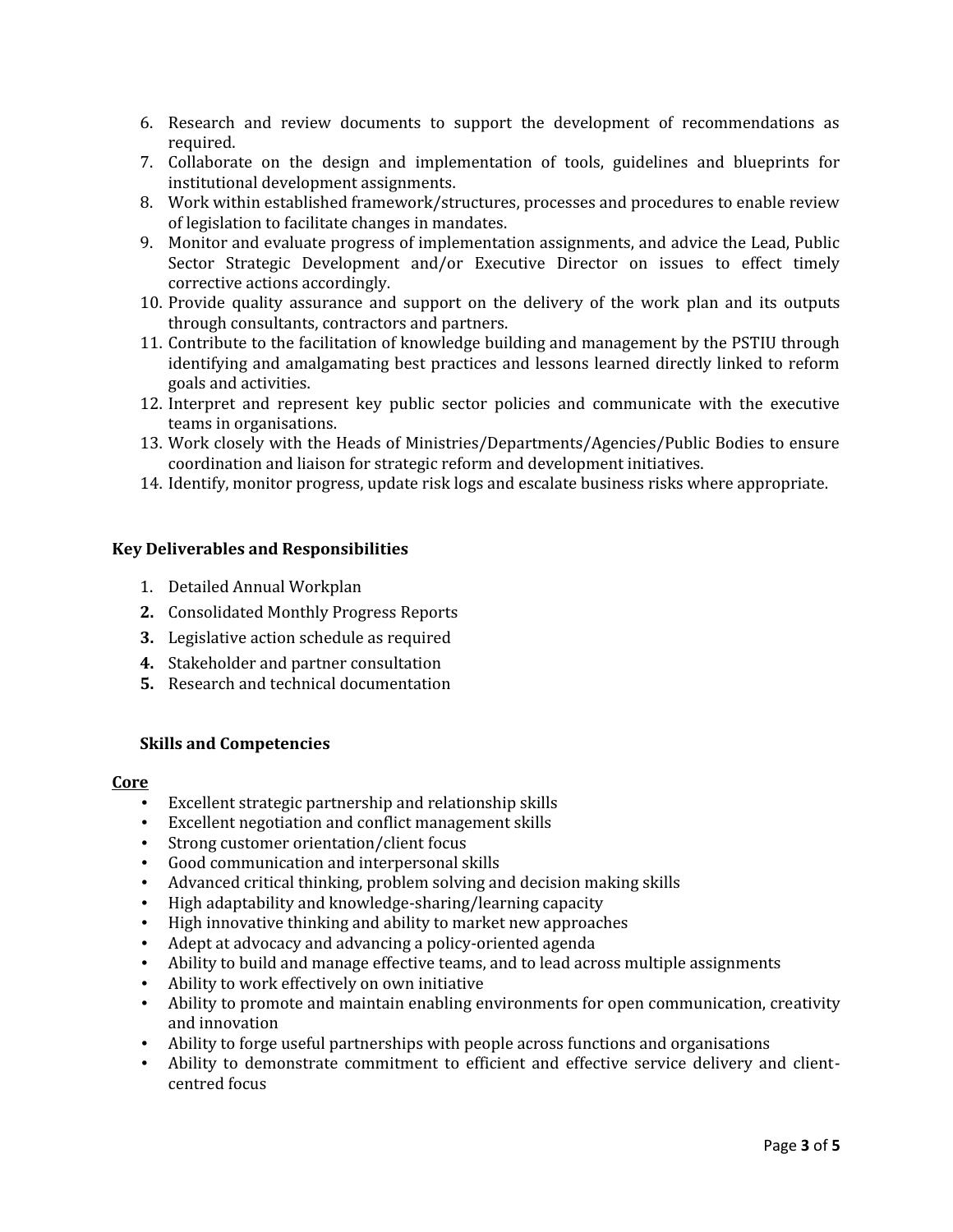# **Technical**

- Excellent knowledge of governance, government machinery, operations and procedures
- 
- Comprehensive knowledge and understanding of the legislative framework<br>• Comprehensive knowledge and understanding organisational change in the public sector
- Comprehensive knowledge and understanding of project management discipline and tools<br>• Good knowledge of results-based programme development and management
- 
- Good knowledge of organisational development principles and practices
- Working knowledge of the relevant computer systems and applications

#### **Nature of the Assignment**

- This job operates in a professional office environment. This role routinely uses standard office equipment such as computers, phones, photocopiers, filing cabinets and fax machines.
- This is a full-time position, and hours of work and days are generally Monday through<br>Friday, 8:30 a.m. to 5 p.m. Some weekends or evening hours may be necessary.
- The job is located in Kingston. Travel is anticipated to other Government entities within the Kingston Metropolitan Area normally and outside of the Kingston Metropolitan Area on
- The nature of the contracting arrangement will be lump-sum payments based on scheduled delivery.
- 
- The type of engagement is for an individual consultancy.<br>
The project is financed by the World Bank and the consultancy payments will be made through the Ministry of Finance and the Public Service.

#### **Reporting Relationships**

- The Partner Liaison will report ultimately to the Executive Director PSTIU, under the direction of the Head, Public Sector Strategic and Institutional Development, PSTIU
- Reports will be submitted in hard and soft copy to the Head, Public Sector Strategic Development PSTIU
- Reports will be approved by the Executive Director PSTIU on the recommendation of the Head, Public Sector Strategic and Institutional Development, PSTIU

# **Required Education and Experience**

- Master's degree in public management or public administration, public policy, law, political science, governance or related social science fields; plus five (5) years of relevant experience **OR**
- Bachelor's degree in in public management or public administration, public policy, law, political science, governance or related social science fields or related field; plus seven (7) years of relevant experience
- Demonstrable ability in project design, diagnosis, assessment and implementation for public sector desirable